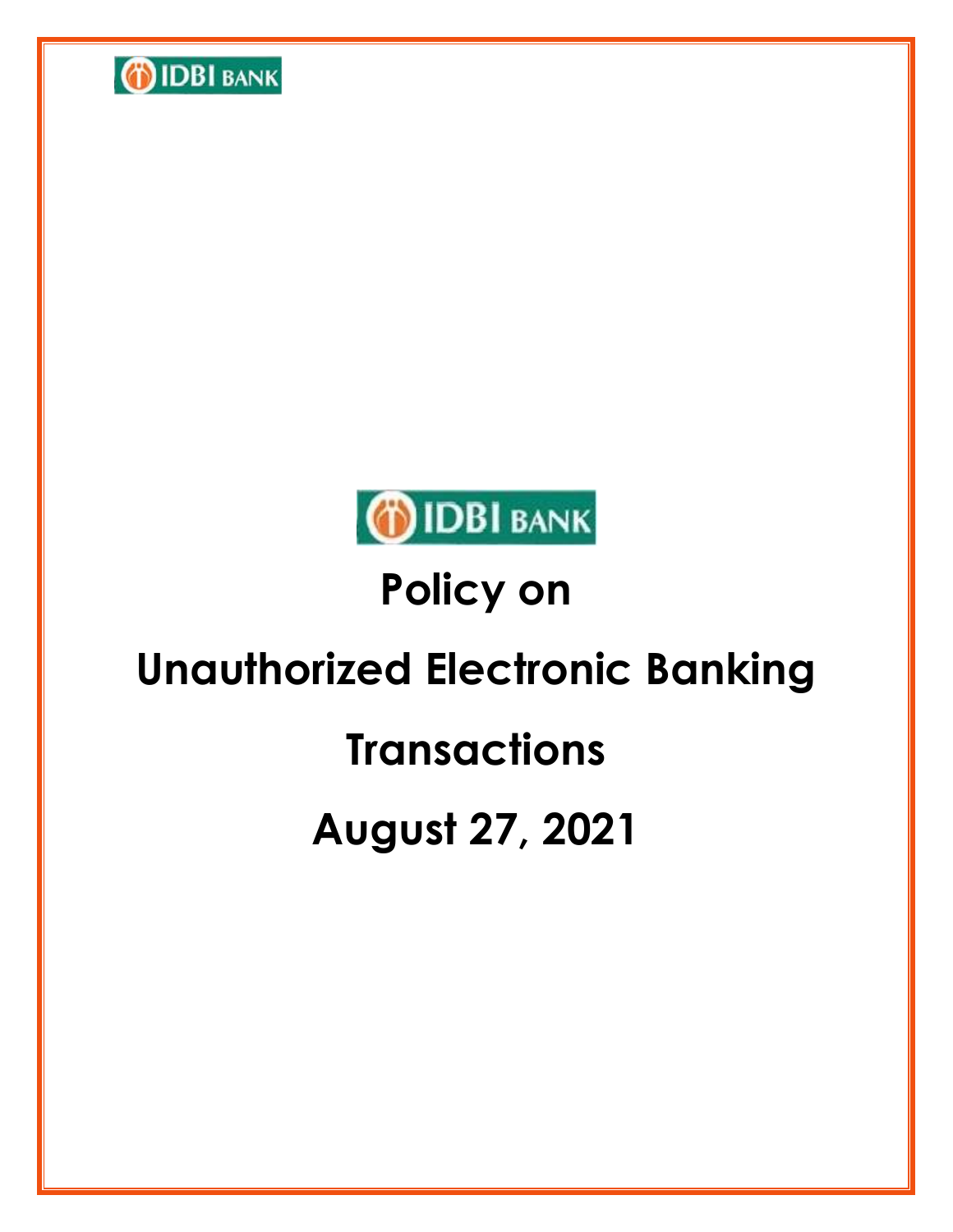

| Para<br><b>No</b> | <b>Particulars</b>                                                      | Page<br><b>No</b>        |
|-------------------|-------------------------------------------------------------------------|--------------------------|
| $\mathbf{1}$      | Introduction                                                            | 1                        |
| $\overline{2}$    | Objectives of the Policy                                                | $\overline{2}$           |
| 3                 | Scope of the Policy                                                     | $\overline{2}$           |
| 4                 | Applicability                                                           | 3                        |
| 5                 | Definition / Explanation of various terms used in the Policy            | 3                        |
|                   | 5.1<br><b>Bank</b>                                                      | 3                        |
|                   | 5.2<br>Card Not Present transactions                                    | 3                        |
|                   | 5.3<br><b>Card Present transactions</b>                                 | $\overline{3}$           |
|                   | 5.4<br><b>Channels of Reporting</b>                                     | $\overline{3}$           |
|                   | 5.5<br>Consent                                                          | $\overline{3}$           |
|                   | 5.6<br>Customer                                                         | $\overline{3}$           |
|                   | 5.7<br>Date and Time of Reportina                                       | 4                        |
|                   | 5.8<br><b>Electronic Banking Transaction</b>                            | 4                        |
|                   | 5.9<br>Face to Face / Proximity Payment Transactions                    | 4                        |
|                   | 5.10<br>Loss<br>5.11<br>Negligence of Customer                          | 4<br>4                   |
|                   | 5.12<br>Number of Days                                                  | 4                        |
|                   | Phishing<br>5.13                                                        | 4                        |
|                   | Pre-Paid Instruments<br>5.14                                            | 4                        |
|                   | 5.15<br>Remote / Online Payment Transactions                            | $\overline{4}$           |
|                   | Reporting<br>5.16                                                       | 4                        |
|                   | <b>Shadow Credit</b><br>5.17                                            | 4                        |
|                   | 5.18<br><b>Third Party Breach</b>                                       | $\overline{\mathcal{A}}$ |
|                   | Unauthorized Electronic Transaction<br>5.19                             | 5                        |
|                   | 5.20<br>Vishing                                                         | $\overline{5}$           |
| 6                 | Liability of Customers and Bank under the Policy                        | 5                        |
| $\overline{7}$    | Reversal Timeline for Zero Liability/ Limited Liability of customer     | 6                        |
| 8                 | <b>Rights of Customers</b>                                              | 7                        |
| 9                 | Responsibilities and obligations of Customers                           | $\overline{7}$           |
| 10                | Roles and Responsibilities of the Bank                                  | 8                        |
| 11                | Notifying the Bank / Police Authorities of the unauthorized transaction | 9                        |
| 12                | Proof of customer liability                                             | 11                       |
| 13                | Force Majeure                                                           | 11                       |
| 4                 | <b>Burden of Proof</b>                                                  | 11                       |
| 15                | Internal Ombudsman                                                      | 11                       |
| 16                | Reporting and Monitoring Requirements                                   | 11                       |
| 17                | Explanation for the abbreviations used in the Policy                    | 12                       |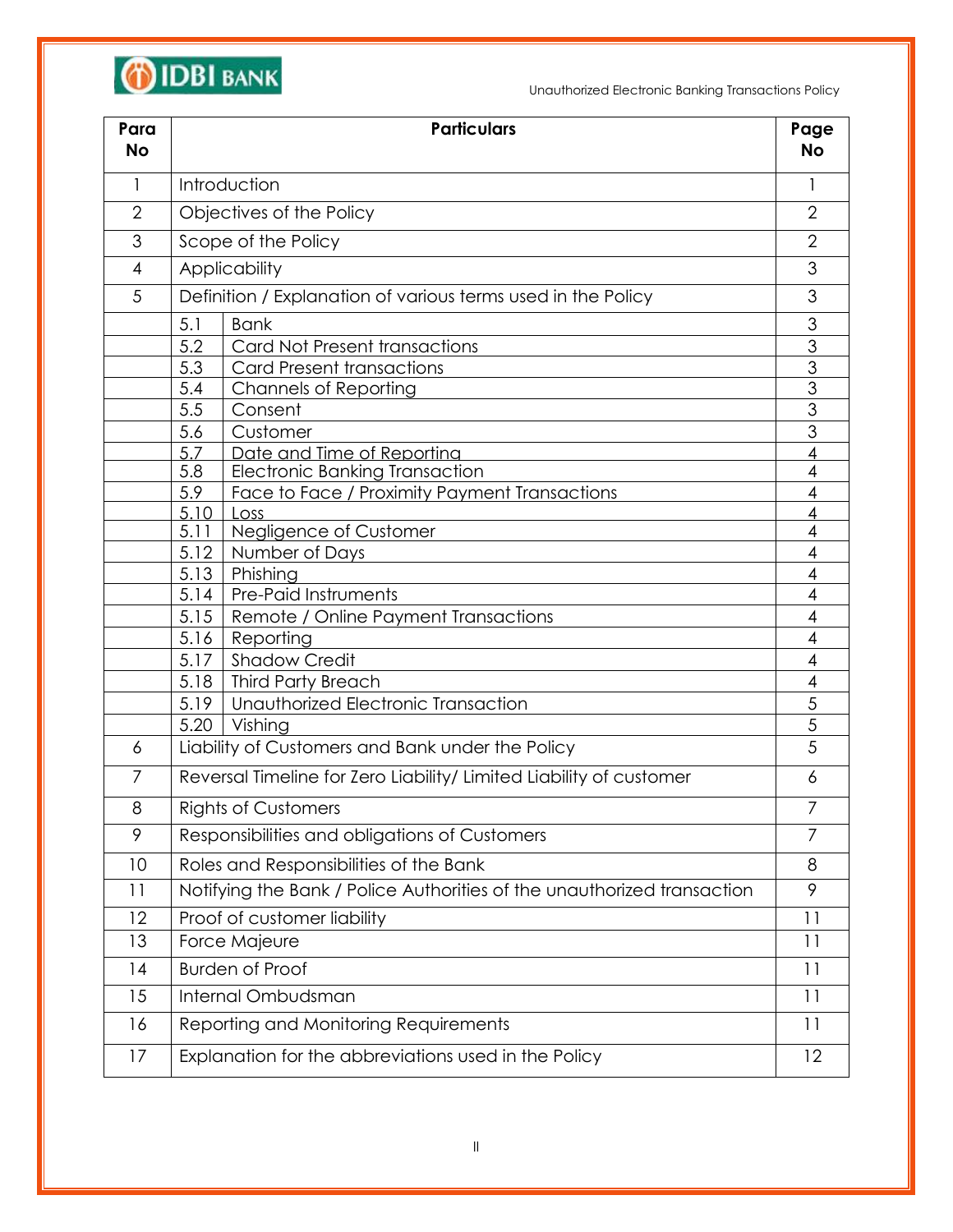#### **1. Introduction**

1.1 IDBI Bank is one of the leading Banks in the country, which deploys state - of – the - art technology to provide world-class services to customers. The Vision Statement of the Bank is "To be the most preferred and trusted Bank enhancing value for all stakeholders".

1.2 As customers are the biggest stakeholders for the Bank, the Vision Statement truly reflects the commitment of the Bank to enhance value to the customers. The Mission Statement of the Bank, inter alia, incorporates the following:

- $\checkmark$  Delighting customers with excellent service and comprehensive suite of best-inclass financial solutions
- Continuing to act in an ethical, transparent and responsible manner, becoming the role model for corporate governance
- $\checkmark$  Deploying world class technology, systems and processes to improve business efficiency and exceed customer"s expectations

1.3 The Bank understands that one of the important requirements for customer delight is to have ethical and transparent policy in all its dealings. Thus, the Bank acknowledges that the customer is the core constituent of the Bank and every action of the Bank should be aimed at Customer Delight and the Bank should not allow its operations to lead to any monetary loss to the customer.

1.4 Huge increase in Electronic Banking transactions has resulted in improved efficiencies in providing better service to the users of the system. With the increased thrust on financial inclusion and customer protection and considering the surge in customer grievances relating to unauthorized transactions resulting in debits to their accounts/ cards, Reserve Bank of India (RBI) vides its Circular no. RBI/2017-18/5, DBR.No.Leg.BC.78/09.07.005/2017-18 dated July 6, 2017 on "Customer Protection – Limiting Liability of Customers in Unauthorized Electronic Banking Transactions" has advised that each Bank should have a Board approved Policy to cover aspects of customer protection, including the mechanism of creating customer awareness on the risks and responsibilities involved in electronic banking transactions and customer liability in such cases of unauthorized electronic banking transactions. RBI has further instructed that the Policy must be transparent, non-discriminatory and should stipulate the mechanism of compensating the customers for the unauthorized electronic banking transactions and also prescribe the timelines for effecting such compensation.

This Policy is sequel to these instructions.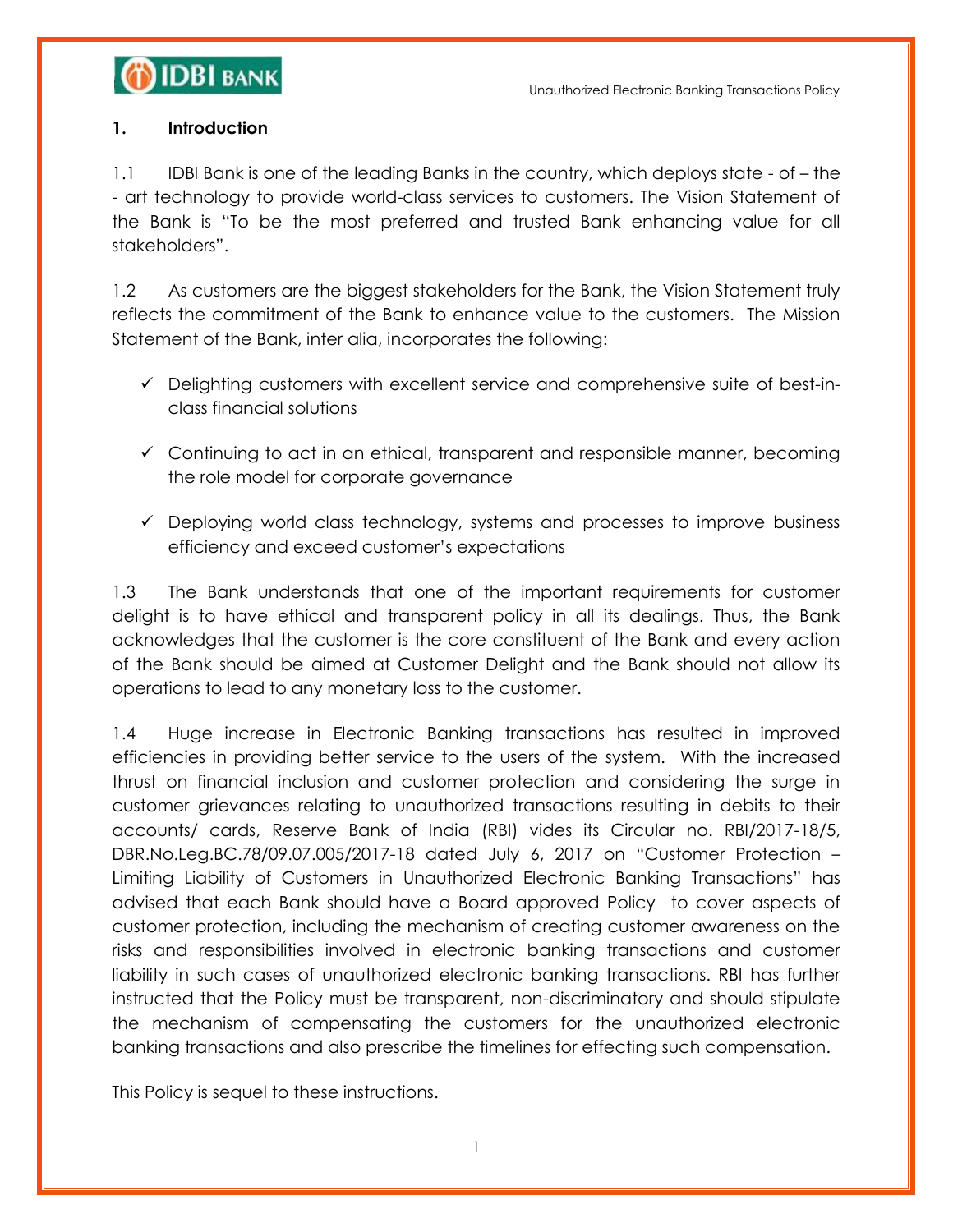#### **2. Objectives of the Policy**

2.1 To lay down a Policy Frame work for abiding by RBI guidelines on "Limiting Liability of Customers in Unauthorized Electronic Banking Transaction"

2.2 To ensure transparent and non – discriminatory treatment of customers in matters relating to unauthorized electronic banking transactions

2.3 To create a system whereby the Bank compensates a customer for any Unauthorized Electronic Banking transactions in line with the instructions of RBI

2.4 To enable the Customer to know before or during a relationship, his and Bank"s rights and responsibilities in matters relating to "Electronic Banking Transactions" so that the customer can take informed decision in this regard.

2.5 To ensure that the staff at all levels in the Bank are aware of the policy of the Bank in this regard, so that dealings with the Customer is uniform across geography and types of customers and is based on transparent standards/procedures.

#### **3. Scope of the Policy**

3.1 Electronic banking transactions usually cover transactions through the following modes:

- i) **Remote / online payment transactions:** These are the transactions that do not require physical payment instruments to be presented at the point of transactions like internet banking (including opening / closing of fixed deposit) accounts, mobile banking, card not present (CNP) transactions, Pre-paid Payment Instruments (PPI), etc.
- ii) **Face-to-face / proximity payment transactions:** These are the transactions that require the physical payment instrument such as a card or mobile phone to be present at the point of transaction e.g. ATM, POS, etc.
- iii) Any other electronic modes of credit effected from one entity to another currently being used or adopted from time to time.

3.2 This policy covers transactions only through the above modes. The policy excludes electronic banking transactions effected on account of error by a customer (e.g. NEFT carried out to an incorrect payee or for an incorrect amount), transactions done under duress, claims due to opportunity loss, reputation loss, other incidental costs or collateral damage.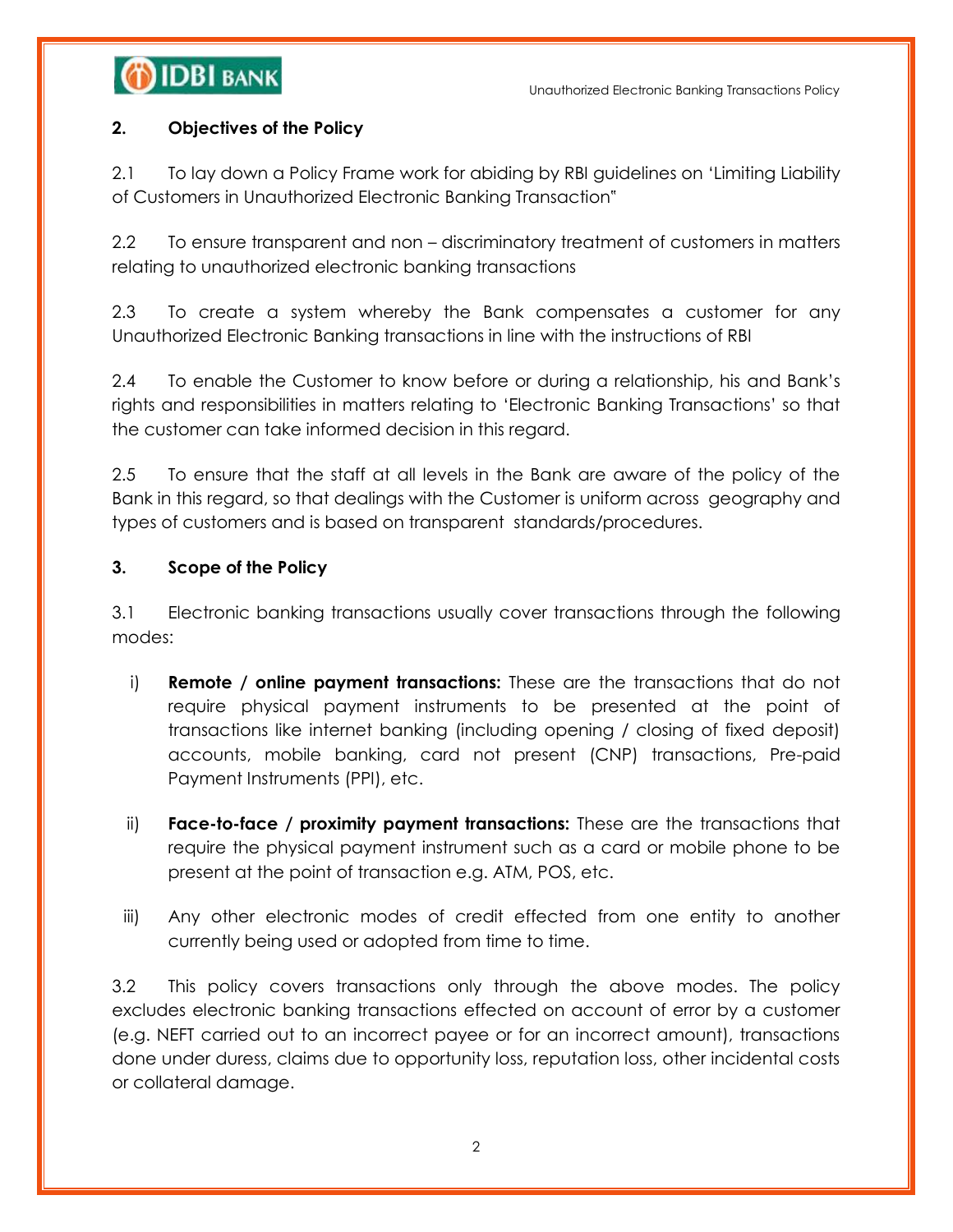### **4. Applicability**

4.1 This Policy is applicable to Customers who maintain Savings Accounts (including Basic Savings Bank Deposit Accounts – BSBD), Current Accounts, Cash Credit Accounts and Overdraft Accounts. This Policy is also applicable to holders of Credit Cards and Pre-paid cards (including Gift Cards) issued by the Bank.

4.2 This Policy is not applicable to non-customer of the bank who uses bank"s infrastructure such as ATMs, POS etc. This Policy is also not applicable to entities that are part of eco system such as interchange organizations, Franchisees, Intermediaries, Agencies, Service Partners, Vendors, Merchants, etc.

### **5. Definition / Explanation of various terms used in the Policy**

- 5.1 **Bank:** Means IDBI Bank
- 5.2 **Card Not Present transactions (CNP):** These are transactions made and where payment is effected without the card getting presented. Example of such transaction is purchasing goods and services through Merchant's site.
- 5.3 **Card Present transactions (CP):** These are transactions made and where payment is effected by the card getting presented. Example of such transaction is withdrawal of cash from an ATM, Purchasing goods and service through a POS Machine.
- 5.4 **Channels of Reporting:** These are Channels available to the customer for reporting unauthorized electronic transactions. The channels are Telephonic, written and using the link provided by the Bank in internet site or elsewhere. Telephonic message can be sent to the Customer Care Centre or any branch of the Bank. Similarly written reporting can be given to any branch of the Bank.
- 5.5 **Consent:** Means authorization of a transaction debit either through standing instructions, as per accepted banking practice and regulation, based on account opening process and related matters or based on additional authentication required by the bank such as use of security passwords, input of dynamic password (OTP) or static VBV/ MCSC, challenge questions or use of Card details (CVV/ Expiry date) or any other electronic authentication option provided by the Bank.
- 5.6 **Customer:** Means an individual or entity that has Savings, Current, Cash Credit and / or Overdraft accounts and also will include holders of Prepaid instruments and cards issued by the Bank.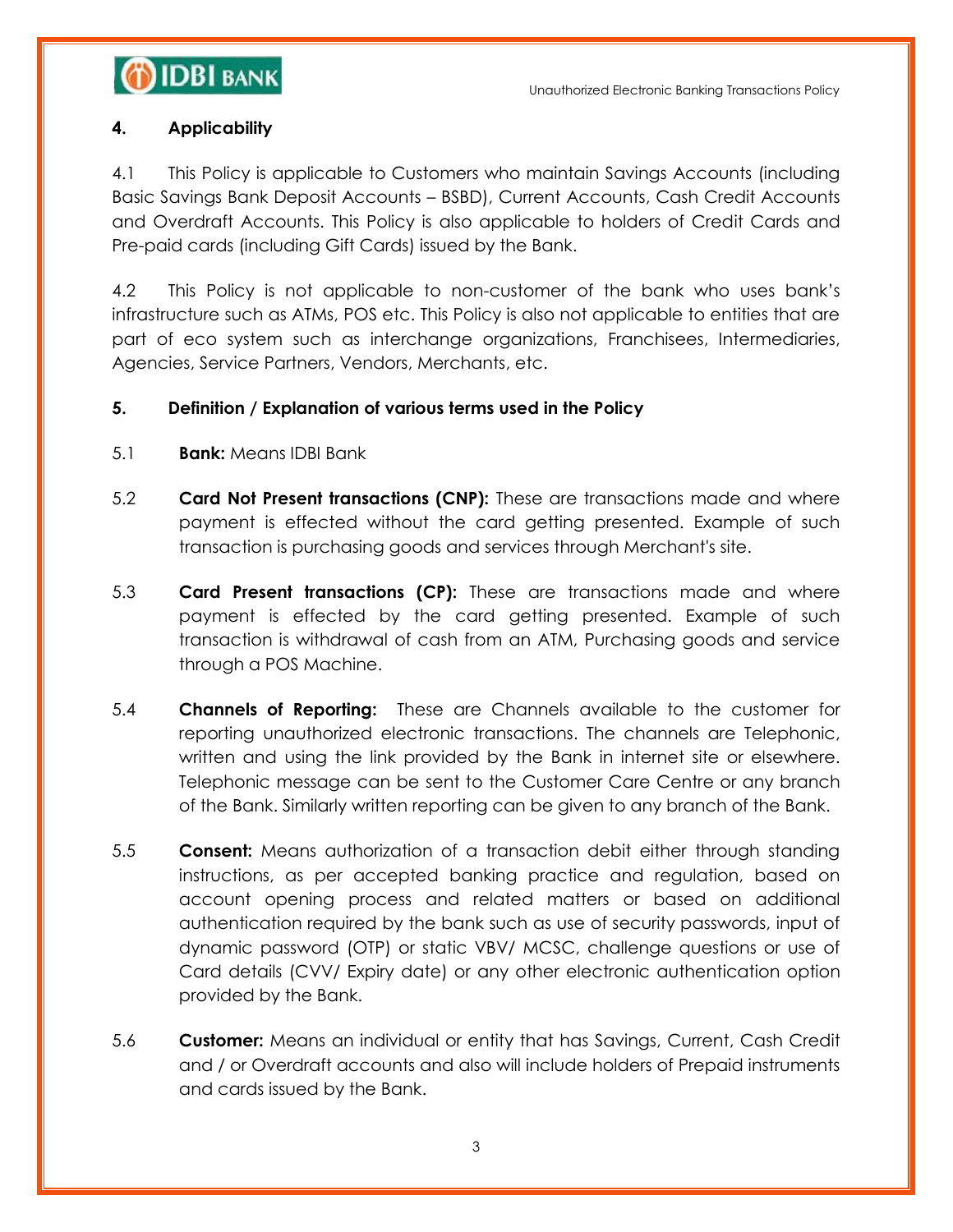

- 5.7 **Date and Time of Reporting:** Means Date and Time on which the customer has made his first complaint through any of the channels of Reporting.
- 5.8 **Electronic Banking Transaction**: Means a transaction done by a customer through Remote / Online or Face to Face / Proximity payment Transaction.
- 5.9 **Face to Face / Proximity Payment Transactions**: Are transactions which require the physical payment instrument such as a card or mobile phone to be present at the point of transaction e.g. ATM, POS, etc.
- 5.10 **Loss**: Means the actual financial outgo from customer's account.
- 5.11 **Negligence of Customer**: Customer shall be found negligent, *inter alia,* if he has shared payment credentials or account / transaction details viz., Internet banking user ID, PIN, Debit / Credit card PIN/OTP or due to improper protection on customer devices like mobile / laptop / desktop leading to malware / Trojan or Phishing / Vishing Attack. This could also be due to SIM deactivation by the fraudster, also known as SIM Swap/exchange.
- 5.12 **Number of Days**: is calculated without considering the date of reporting and includes only working days in the Home Branch of the Client.
- 5.13 **Phishing**: Means the fraudulent practice of sending e mail/message in order to induce a person to reveal personal information such as PIN, OTP, Card Number, and other credentials.
- 5.14 **Pre-Paid Instruments**: Are documents / cards such as World Currency Cards, Cash Cards, Gift Cards issued by the Bank.
- 5.15 **Remote / Online Payment Transactions**: Are those which do not require Physical Payment Instruments to be presented at the Point of Transactions. Examples of such transactions are Internet Banking, Mobile Banking, Card Not Present transactions.
- 5.16 **Reporting**: Means the act of the customer reporting unauthorized electronic banking transaction to the Bank.
- 5.17 **Shadow Credit**: Means Credit given to the customer but with a lien marked. The customer will not be able to use this amount till the lien is released.
- 5.18 **Third Party Breach**: Instances such as Application Frauds, Account Takeover, Skimming, Cloning, SIM Swap / exchange, External Frauds, Compromise of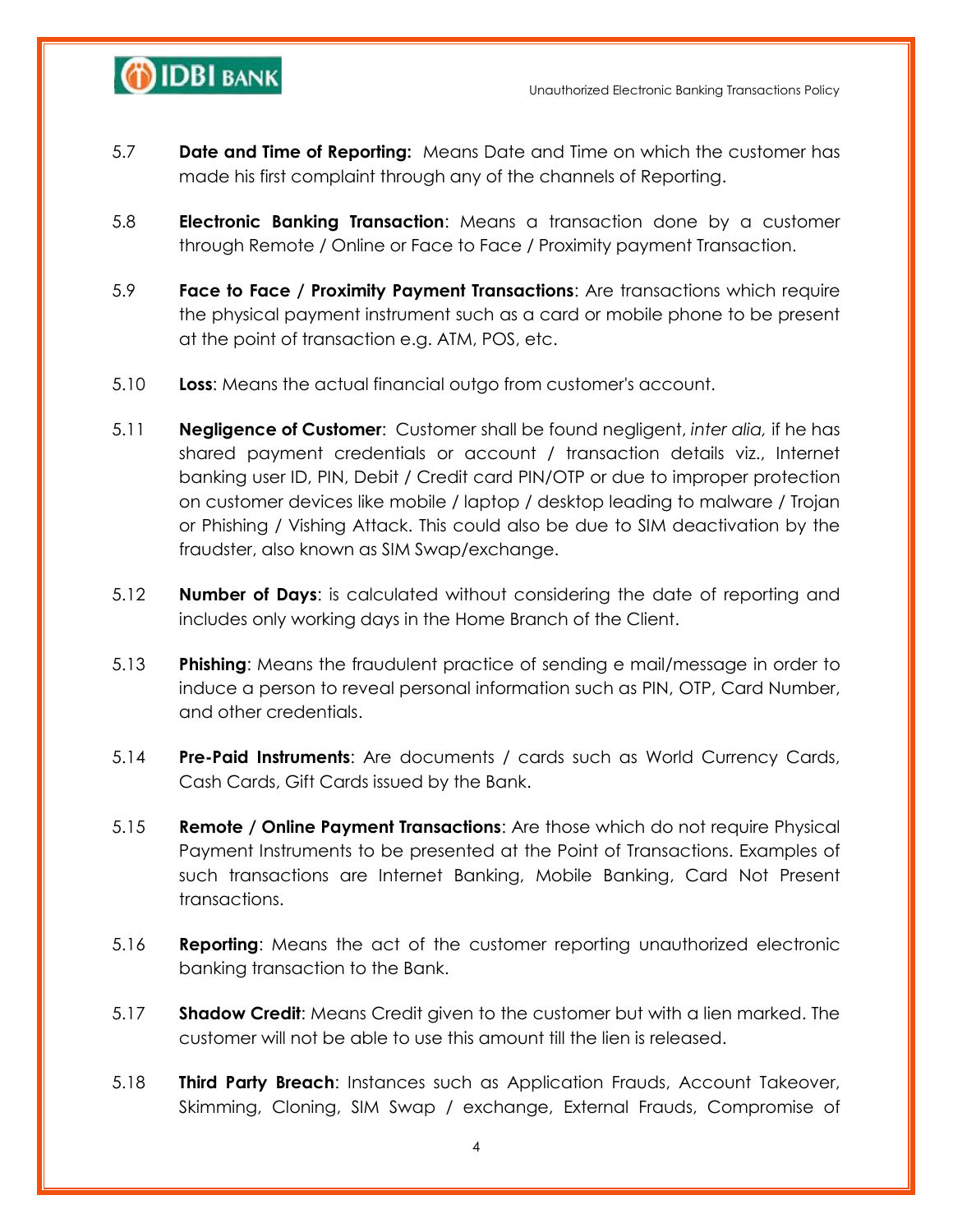

**Table - I**

systems such as ATMs, Mail Servers etc., are considered as Third Party Breach where the deficiency lies neither with the Bank nor with Customer.

- 5.19 **Unauthorized Electronic Transaction**: An Electronic transaction done without the consent of the Customer.
- 5.20 **Vishing**: Means the fraudulent practice of making phone calls or leaving voice messages purporting in order to induce a person to reveal personal information, such as PIN, OTP, Card number and other credentials.

#### **6. Liability of Customers and Bank under the Policy**

|                                                                                          |                                                                                 |                                       | <u> 1901e - 1</u> |  |
|------------------------------------------------------------------------------------------|---------------------------------------------------------------------------------|---------------------------------------|-------------------|--|
| Third party breach where the deficiency lies neither with the bank nor with the customer |                                                                                 |                                       |                   |  |
| but lies elsewhere in the system,                                                        |                                                                                 |                                       |                   |  |
| Reporting by Customer: Within 3 working days from the date of receipt of                 |                                                                                 |                                       |                   |  |
|                                                                                          | communication by the customer intimating the debit                              |                                       |                   |  |
| S.                                                                                       | <b>Type of Account</b>                                                          | <b>Liability of Customer</b>          | <b>Shadow</b>     |  |
| <b>No</b>                                                                                |                                                                                 |                                       | Credit to         |  |
|                                                                                          |                                                                                 |                                       | be given          |  |
| 01                                                                                       | All type of Accounts                                                            | Zero                                  | Yes               |  |
|                                                                                          | Reporting by Customer: between 4 and 7 working days from the date of receipt of |                                       |                   |  |
|                                                                                          | communication by the customer intimating the debit                              |                                       |                   |  |
| 02                                                                                       | <b>BSBD Accounts</b>                                                            | Rs. 5000/- Per transaction. Liability |                   |  |
|                                                                                          |                                                                                 | of the customer shall be limited      |                   |  |
|                                                                                          |                                                                                 | to the Rs. 5000/- or the actual       | Yes*              |  |
|                                                                                          |                                                                                 | of<br>the<br>amount<br>transaction,   |                   |  |
|                                                                                          |                                                                                 | whichever is lower                    |                   |  |
| 03                                                                                       | All other Savings Bank Accounts                                                 | Rs. 10000/-                           |                   |  |
| 04                                                                                       | Prepaid<br>Instruments<br>and<br>Gift                                           | Per transaction. Liability of the     |                   |  |
|                                                                                          | Cards                                                                           | customer shall be limited to Rs.      |                   |  |
| 05                                                                                       | Current / Cash Credit / Overdraft                                               | or the amount of the<br>$10000/-$     |                   |  |
|                                                                                          | Accounts of MSME                                                                | transaction, whichever is lower       |                   |  |
| 06                                                                                       | Current / Cash Credit/ Overdraft                                                |                                       | Yes*              |  |
|                                                                                          | Accounts of<br>Individuals<br>with                                              |                                       |                   |  |
|                                                                                          | annual average balance (during                                                  |                                       |                   |  |
|                                                                                          | 365 days preceding the incidence                                                |                                       |                   |  |
|                                                                                          | of fraud) / limit up to Rs.25 lakh                                              |                                       |                   |  |
| 07                                                                                       | Credit cards with limit up to Rs.5                                              |                                       |                   |  |
|                                                                                          | lakh                                                                            |                                       |                   |  |
|                                                                                          |                                                                                 |                                       |                   |  |
| 08                                                                                       | All Other Current / Cash Credit /                                               | Rs. 25000/-                           | Yes*              |  |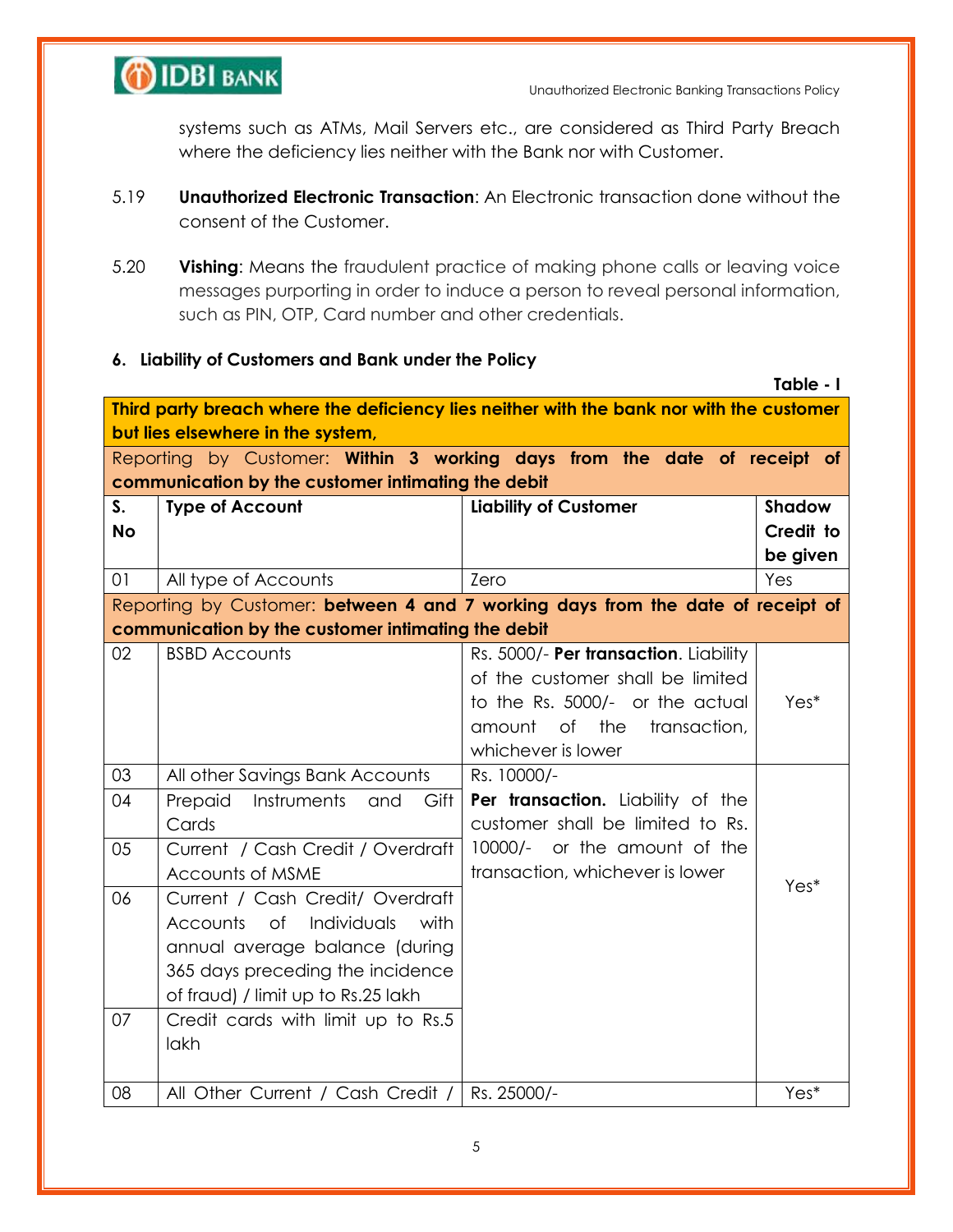

| 09                                                                   | Overdraft Accounts<br>Credit Cards with limit above Rs. 5<br>Lacs        | <b>Per transaction.</b> Liability of the<br>customer shall be restricted to Rs.<br>25000/- or the amount of the<br>transaction, whichever is lower |           |
|----------------------------------------------------------------------|--------------------------------------------------------------------------|----------------------------------------------------------------------------------------------------------------------------------------------------|-----------|
|                                                                      | Reporting by Customer: Beyond 7 working days from the date of receipt of |                                                                                                                                                    |           |
|                                                                      | communication by the customer intimating the debit                       |                                                                                                                                                    |           |
| 10 <sup>°</sup>                                                      | All the type of Accounts                                                 | Full                                                                                                                                               | <b>No</b> |
| *Shadow credit shall be restricted to the amount of Bank's Liability |                                                                          |                                                                                                                                                    |           |

|           |                                                      |                               | Table-II      |
|-----------|------------------------------------------------------|-------------------------------|---------------|
| $S_{1}$   | Unauthorized Transaction occurs in the following     | <b>Liability</b><br><b>of</b> | <b>Shadow</b> |
| <b>No</b> | events                                               | <b>Customer</b>               | Credit to be  |
|           |                                                      |                               | given         |
| 01        | Contributory fraud/ negligence/ deficiency on the    | Zero                          | Yes           |
|           | part of the bank (irrespective of whether or not the |                               |               |
|           | transaction is reported by the customer).            |                               |               |
| 02        | If transactions have happened after reporting of     | Zero                          | Yes           |
|           | unauthorized transaction by the customer through     |                               |               |
|           | any channels of reporting                            |                               |               |
| 03        | Transactions happened due to negligence of           | Full                          | No.           |
|           | customer, until the customer reports unauthorized    |                               |               |
|           | transaction.                                         |                               |               |

Bank shall not be liable for any liability other than the above amount (such as opportunity loss, loss of reputation, Mental Agony, Incidental expenses) under this Policy.

#### **7. Reversal Timeline for Zero Liability/ Limited Liability of customer**

7.1 On being notified by the customer, the bank shall credit (shadow credit) the amount involved in the unauthorized electronic transaction to the customer"s account within 10 working days from the date of such notification by the customer. The shadow credit so provided shall be value dated to be as of the date of the unauthorized transaction. Such Shadow credit shall be without waiting for settlement of insurance claim, Police Complaint, if any.

#### 7.2 Further, bank shall ensure that:

 The complaint is resolved and liability of the customer, if any, established within 90 days from the date of receipt of the complaint, and the customer is compensated as per provisions given in the above table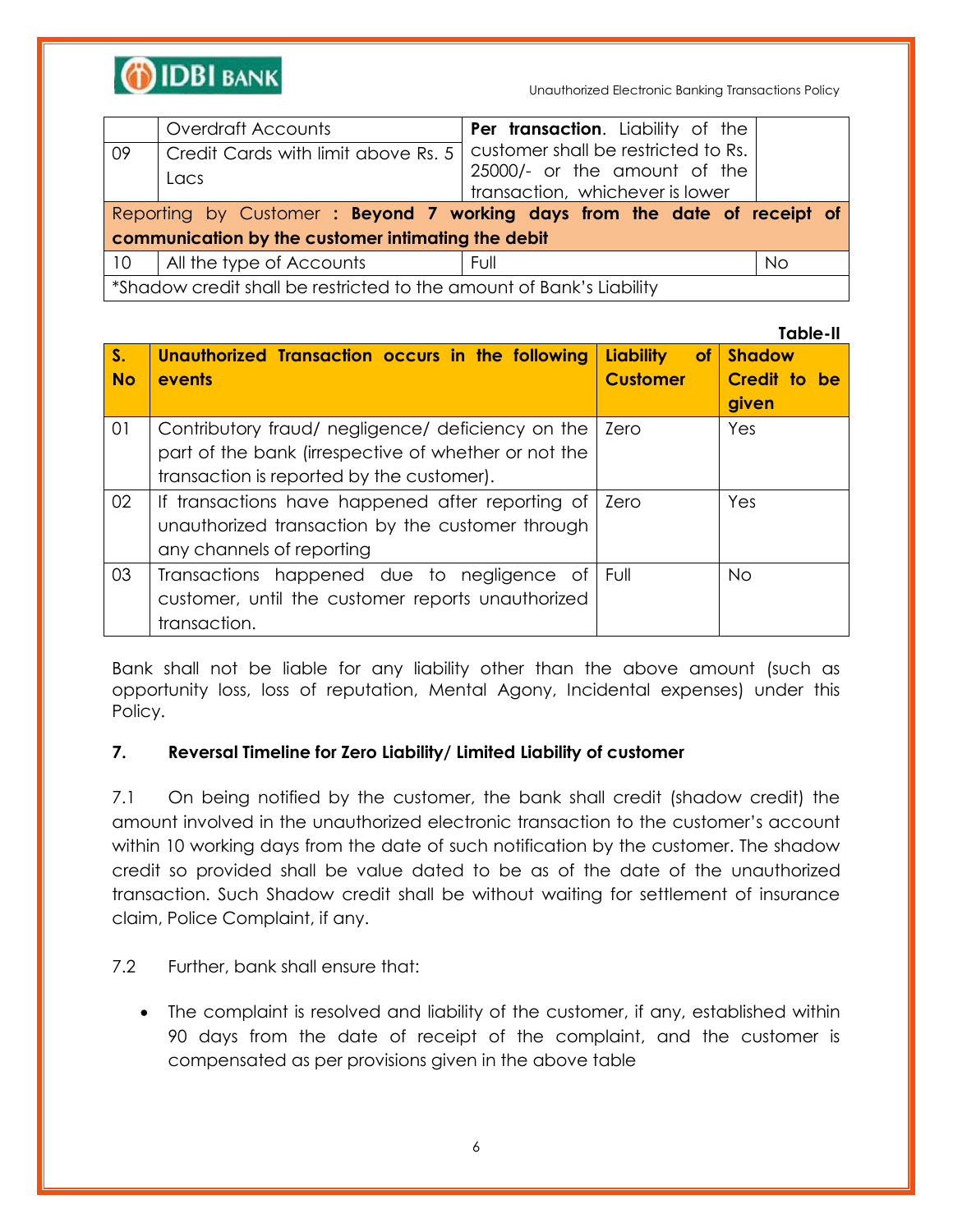

- Where it is unable to resolve the complaint or determine the customer liability, if any, within 90 days, the compensation as prescribed in the above table shall be paid to the customer.
- In case of debit card / bank account, the customer does not suffer loss of interest,
- In case of credit card, the customer does not bear any additional burden of interest.

#### **8. Rights of Customers**

- 8.1 The customer shall have the following rights / entitled to the following services:
	- i) SMS alerts on valid registered mobile number for all financial electronic debit transactions
	- ii) Email alerts where applicable and where valid email Id is registered for alerts with the Bank Register complaint through multiple modes
	- iii) Wherever complaints are lodged online through customer complaints numbers, complaint number and date & time of complaint shall be provided to customers on valid registered email/ mobile number. Written complaint received at Branch shall be acknowledged by the branch in physical form.
- iv) Receive compensation in line with this policy document where applicable. This would include getting shadow credit within 10 working days from reporting date and final credit within 90 days of reporting date subject to customer fulfilling obligations detailed herein and limited credit in cases where mentioned in the **Policy**

#### **9. Responsibilities and obligations of Customers**

- 9.1 Customer shall mandatorily register valid mobile number with the Bank. If there is any change in contact details (mobile/email etc.,), it is the responsibility of the customer to immediately update the same in Bank records. Any unauthorized transaction arising out of delay in updation of contact details by the customer shall be treated as customer liability. Customer should provide all necessary documentation within the stipulated time frame – customer dispute form, proof of transaction success/ failure and copy of police compliant/ FIR and provide copy of the same to the Bank. Non submission of documents within stipulated timeframe, due which Bank is unable to conclude the investigation, liability of the unauthorized transactions for such cases shall remain with the customer only.
- 9.2 Customer shall report the transaction as soon as the unauthorized transaction is observed, so as to avoid any further debits/ financial loss in the account.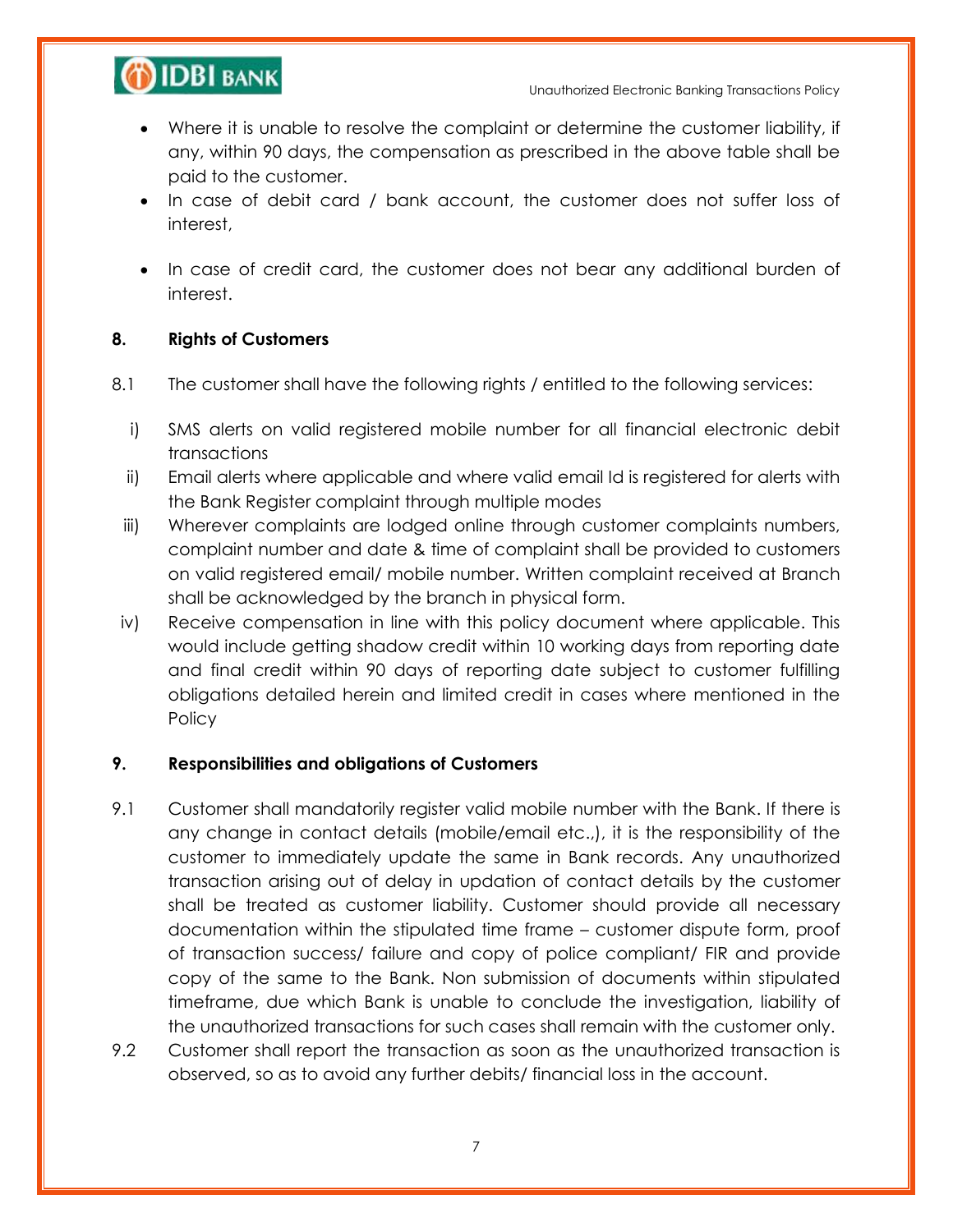

- 9.3 Customer should provide all support, cooperation and documents needed to resolve the complaint within the time frame of 90 days.
- 9.4 Customer shall co-operate with the Bank"s investigating authorities and provide all assistance.
- 9.5 Customer shall not share sensitive information (such as Debit/Credit Card details & PIN, CVV, Net Banking Id & password, OTP, transaction PIN, challenge questions) with any entity, including bank staff.
- 9.6 Customer must protect his/her device as per best practices specified on the Bank"s website, including updation of latest antivirus software and use of virtual key board etc., on the device (Device includes smart phone, feature phone, laptop, desktop and Tab)
- 9.7 Customer shall abide by the tips and safeguards mentioned on the Bank"s website on Secured Banking available at [www.idbi.com](http://www.idbi.com/) >> Customer Care >> Customer Education >> Do"s & Don"ts of Banking >> Debit Card and Pin & Internet Banking.
- 9.8 Customer shall set transaction limits to ensure minimized exposure.
- 9.9 Customer shall verify transaction details from time to time in his/her bank statement and/or credit card statement and raise query with the bank as soon as possible in case of any mismatch.

#### **10. Roles and Responsibilities of the Bank**

- 10.1 The Bank shall ensure that the Customer protection policy is available on the Bank"s website as well as at Bank"s branches for the reference by customers.
- 10.2 The Bank will regularly educate customers and staff on carrying out safe electronic banking transactions. Information on Safe Banking practices will be made available through campaigns on any or all of the following - website, emails, ATMs, phone banking, net banking, mobile banking. Such information will include rights and obligation of the customers as well as non-disclosure of sensitive information e.g. password, PIN, OTP, date of birth, etc.
- 10.3 The Bank shall communicate to its customers to register for SMS alerts. The Bank shall send SMS alerts to all valid registered mobile number for all debit electronic banking transactions. The Bank shall also send alert by email where email Id has been registered with the Bank.
- 10.4 The Bank will enable various modes for reporting of unauthorized transaction by customers. These may include SMS, email, website, toll free number, IVR, Phone Banking or through its branches. The Bank will also enable specific space on its home page where customers can report unauthorized electronic banking transaction.
- 10.5 The Bank shall respond to customer"s notification of unauthorized electronic banking transaction with acknowledgement specifying complaint number, date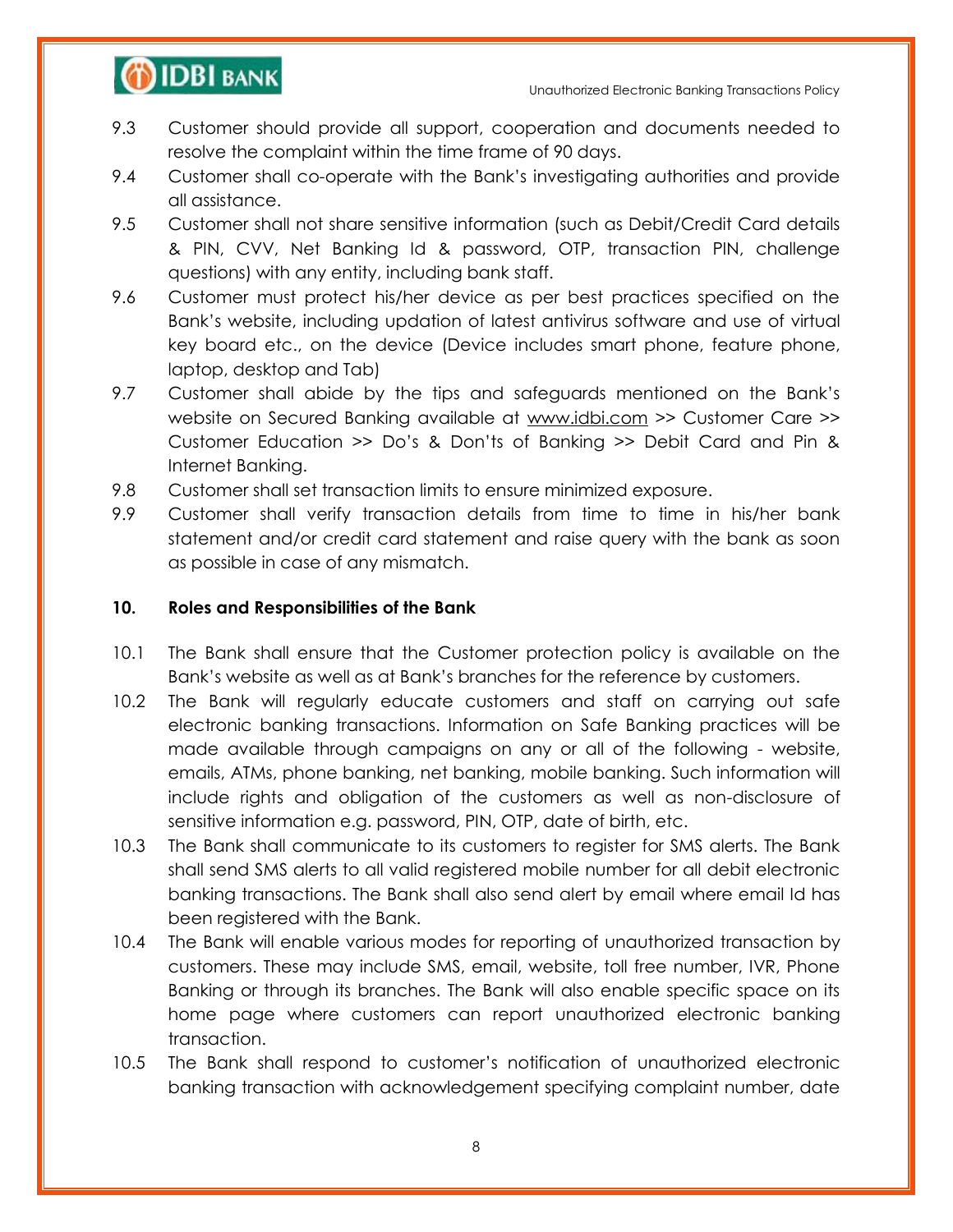

and time of transaction alert sent and date and time of receipt of customer"s notification. On receipt of customer"s notification, the Bank will take immediate steps to prevent further unauthorized electronic banking transactions in the account or card, by blocking all electronic banking channels such as internet banking, mobile banking, UPI payments etc.

- 10.6 The Bank shall ensure that all such complaints are resolved and liability of customer if any, established within a maximum of 90 days from the date of receipt of complaint.
- 10.7 During investigation, in case it is detected that the customer has falsely claimed or disputed a valid transaction, the bank reserves its right to take due preventive action of the same including closing the account or blocking card limits, by giving due notice to customer.
- 10.8 The Bank may restrict customer from conducting electronic banking transaction including ATM transaction in case of non-availability of customer"s mobile number.
- 10.9 This policy should be read in conjunction with Grievance Redressal Policy of the Bank. Clauses from the Bank"s Grievance Redressal Policy shall form a part of this policy where not specifically addressed in this policy. The policy is available on the following link:

[www.idbi.com](http://www.idbi.com/) >> Customer Care >> Customer Education >> Regulatory Disclosures >> Policies and Codes.

### **11. Notifying the Bank / Police Authorities for unauthorized transaction**

11.1 Customer has the following channels of reporting unauthorized transaction:

|   | For Debit Card, Prepaid Instruments, Inet Banking Transactions |                                                                                                                                                                                                                                                |
|---|----------------------------------------------------------------|------------------------------------------------------------------------------------------------------------------------------------------------------------------------------------------------------------------------------------------------|
|   | 24*7 Phone Banking Numbers                                     | 1800-209-4324/ 1800-200-1947/ 1800-22-                                                                                                                                                                                                         |
|   |                                                                | 1070                                                                                                                                                                                                                                           |
| 2 | Debit Card Blocking Toll Free Number                           | 1800-22-6999                                                                                                                                                                                                                                   |
| 3 | Non-Toll Free Number:                                          | +91-22-67719100                                                                                                                                                                                                                                |
| 4 | Email:                                                         | customercare@idbi.co.in                                                                                                                                                                                                                        |
| 5 | Debit Card blocking through SMS                                | In case customer remembers Debit Card<br><b>number:</b> SMS BLOCK < Customer ID><br><card number="">to5676777<br/>In case customer does not remembers<br/>Debit<br/>number:<br/>BLOCK&lt;<br/>Card<br/>SMS<br/>Customer-ID&gt;to5676777</card> |
| 6 | blocked<br>card can also be<br>Debit<br>using                  | <b>IDBI Bank Go Mobile application</b>                                                                                                                                                                                                         |
| 7 | Through IDBI Bank Website                                      | https://www.idbi.com >Announcements                                                                                                                                                                                                            |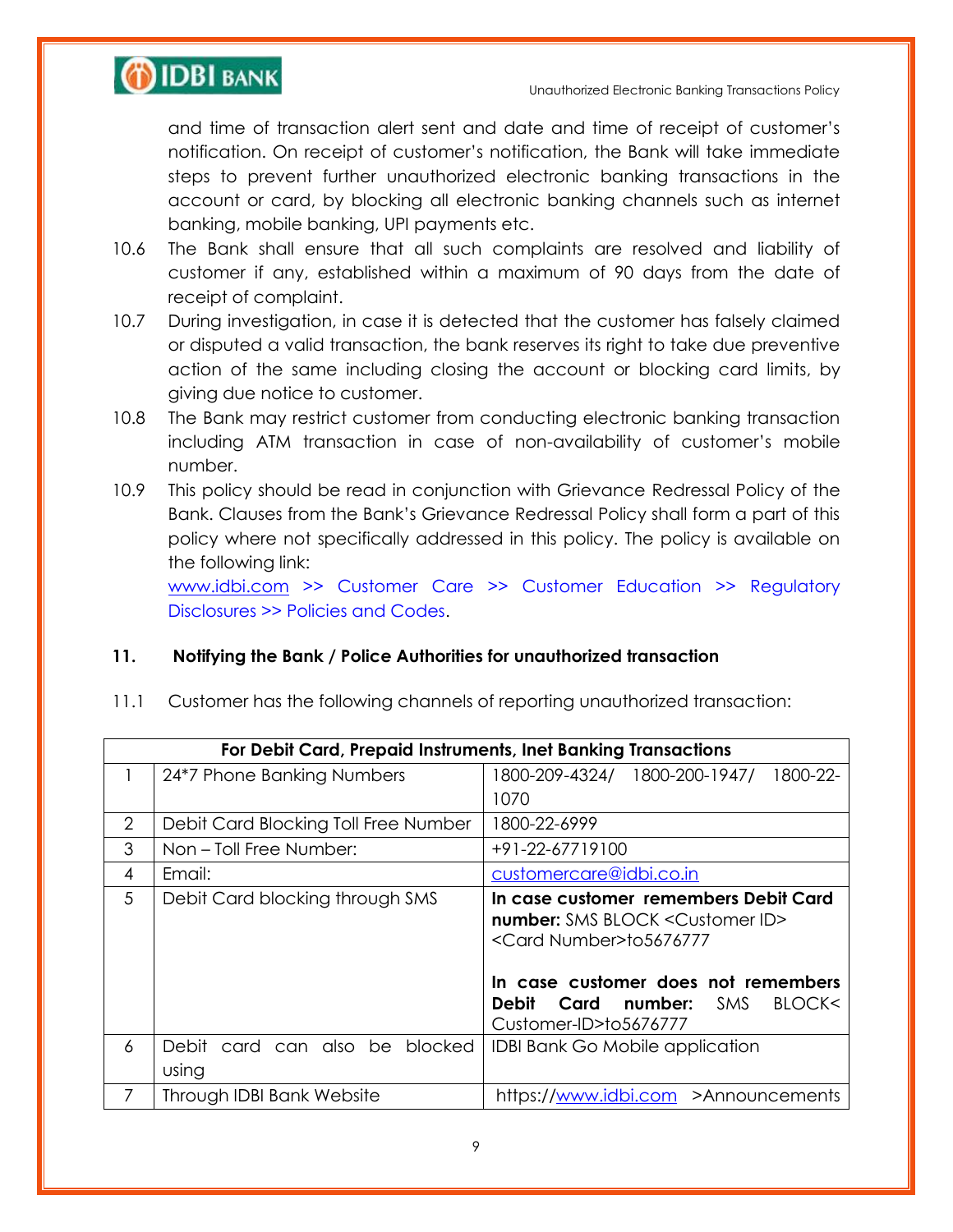

|  |              | Reporting of unauthorized digital |  |
|--|--------------|-----------------------------------|--|
|  | transactions |                                   |  |

| <b>Credit Card</b>   |                        |  |
|----------------------|------------------------|--|
| Toll Free Numbers    | 1800-425-7600          |  |
| Non-Toll Free Number | +91-022-4042 6013      |  |
| Fmail                | l idbicards@idbi.co.in |  |

|   |                          | <b>UPI</b>                                                                                        |
|---|--------------------------|---------------------------------------------------------------------------------------------------|
|   | <b>Toll Free Numbers</b> | 1800-226-999                                                                                      |
| 2 | Phone banking numbers    | 1800-209-4324 & +9122-67719100<br>(chargeable)                                                    |
| 3 | UPI blocking through SMS | Customer will send an SMS in format<br>UPIBLOCK <mobile number=""> to<br/>08424093965</mobile>    |
|   | CVM                      | Branch may input Customer ID and<br>select UPI services- Block UPI and input<br>Customer details. |

11.2 Customer shall report unauthorized transaction to the Bank at the earliest through any one of the above channels, with basic details such as Customer ID / Credit / Debit Card Number / Account Details, date and time of transaction and amount of transaction, last successful transaction.

11.3 Customer shall Lodge police complaint and maintain copy of the same and furnish police complaint/FIR when sought by bank"s authorized personnel.

11.4 Customer shall authorize the bank to block the credit/ debit card/ net banking/ account(s) to reduce likelihood of additional loss.

11.5 Customer shall clearly specify the facilities to be blocked failing which the Bank reserves the right to block all electronic transactions of the customer to protect the customer"s interest. Also, revoking these blocks would require explicit consent from customer for each facility.

11.6 Customer shall share relevant documents as needed for investigation or insurance claim viz. cardholder dispute form, copy of passport in case of international transactions and police complaint.

11.7 Customer shall fully co-operate and comply with Bank"s reasonable requirements towards investigation and provide details of transaction, customer presence, etc.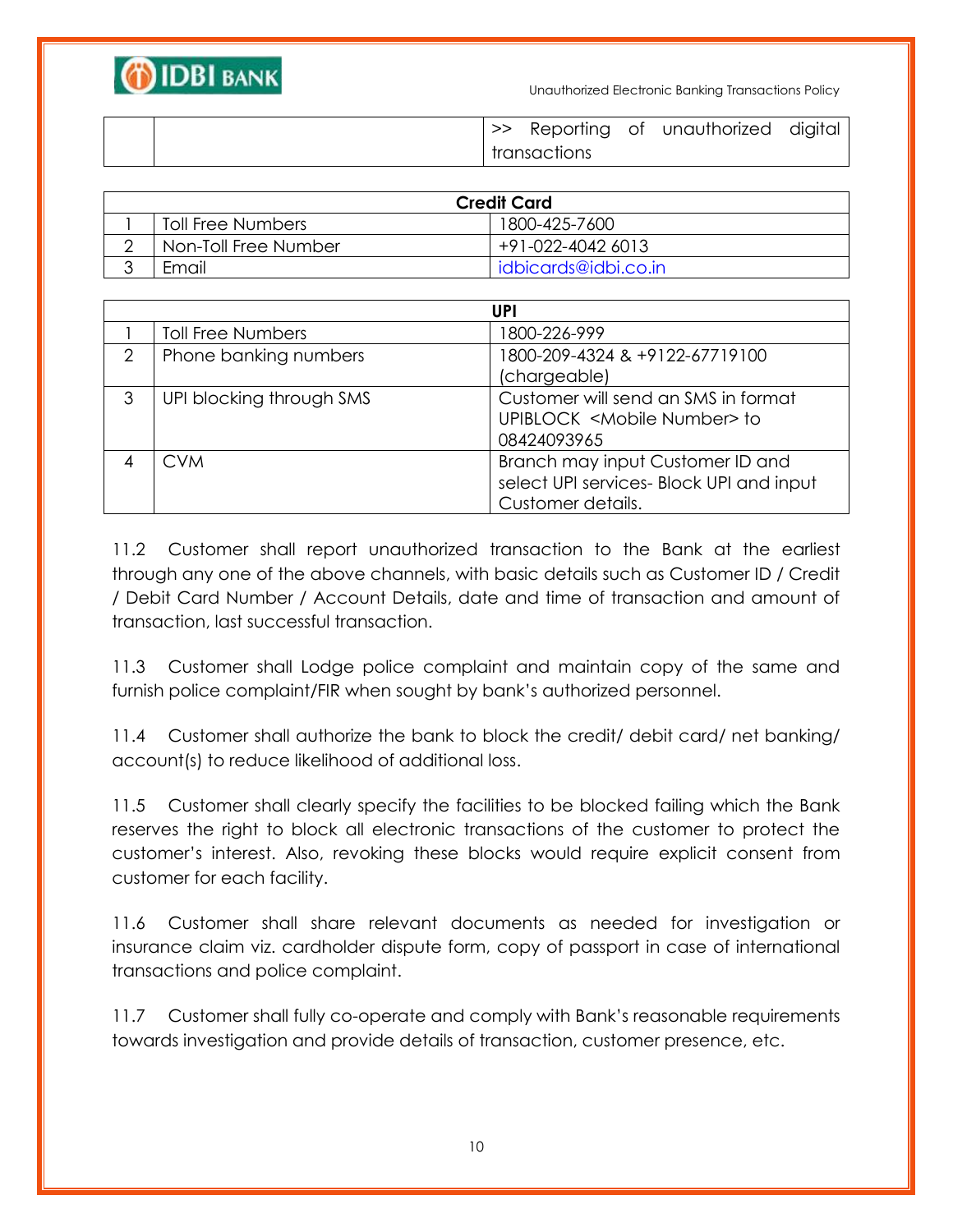

11.8 In case, customer does not receive shadow credit or written communication to his / her satisfaction, customer can contact Grievance Redressal Officers (GRO), details of GRO for Banking complaints and Credit Card complaints are available on banks internet web page at Customer Care>>Grievance Redressal>>Banking Complaints & Credit card.

#### **12. Proof of customer liability**

12.1 The Bank has a process of second factor authentication for certain electronic transactions, as regulated by the Reserve Bank of India. Bank has onus to prove that all logs / proofs / reports for confirming two factor authentication is available. Any unauthorized electronic banking transaction which has been processed post second factor authentication known only to the customer would be considered as sufficient proof of customer"s involvement / consent in effecting the transaction.

#### **13. Force Majeure**

13.1 The bank shall not be liable to compensate customers for delaying shadow /actual credit if some unforeseen event (including but not limited to civil commotion, sabotage, lockout, strike or other labour disturbances, accident, fires, natural disasters or other "Acts of God", war, damage to the bank"s facilities or of its correspondent bank(s), absence of the usual means of communication or all types of transportation, etc. beyond the control of the bank prevents it from performing its obligations within the specified service delivery parameters.

#### **14. Burden of Proof**

14.1 The burden of proving customer liability in case of unauthorized electronic banking transactions shall lie on the bank.

#### **15. Internal Ombudsman**

15.1 All customer complaint cases of Unauthorized Electronic Banking Transactions, where real / actual credit is rejected to customer shall be referred to Internal Ombudsman, for further examination before sending/providing the final response to the complainant.

#### **16. Reporting and Monitoring Requirements**

16.1 Bank shall report the customer liability cases to the Customer Service Committee of the Board as at the end of every quarter. The reporting shall, *inter alia*, include volume/ number of cases and the aggregate value involved and distribution across various categories of cases viz., card present transactions, card not present